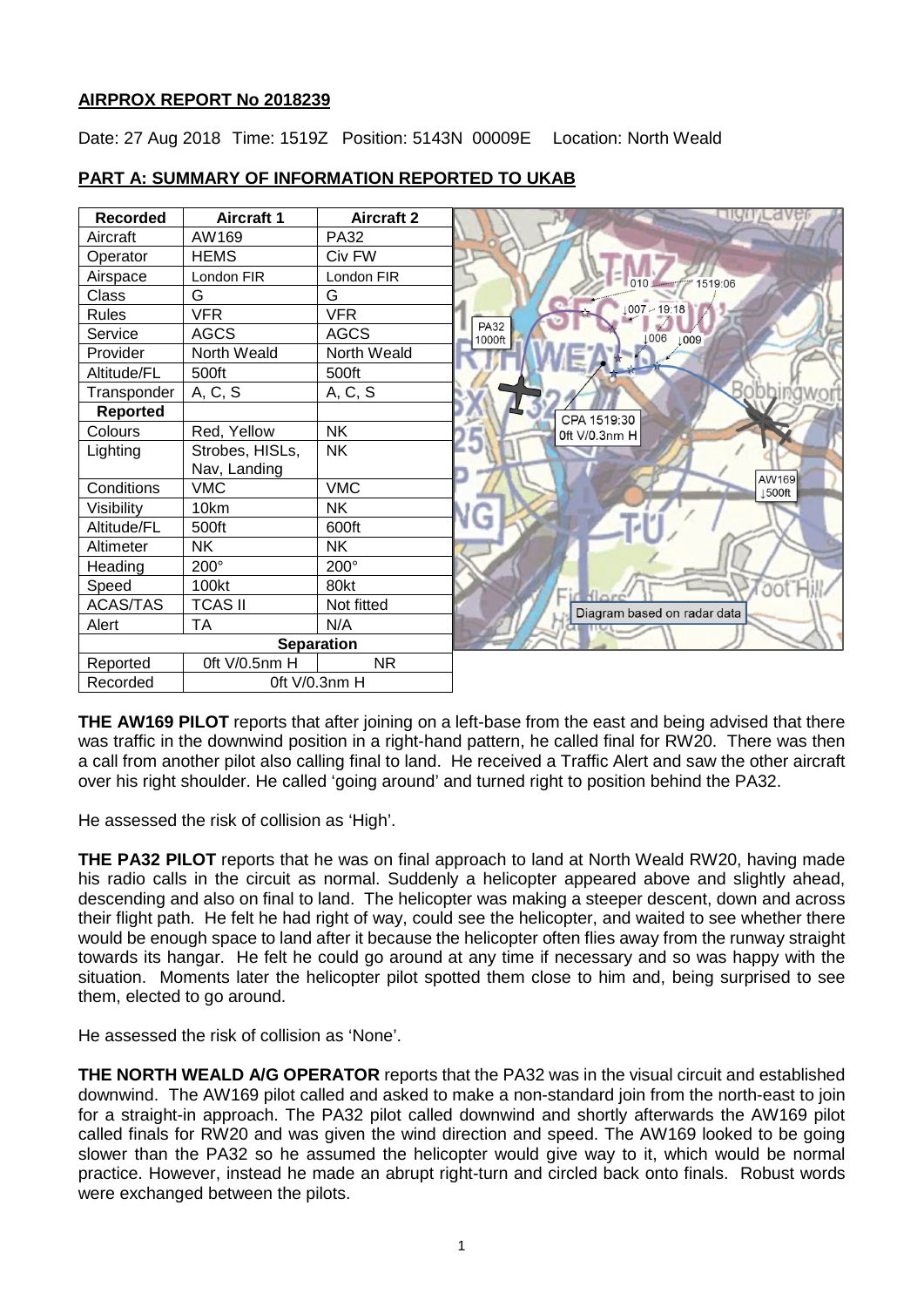### **Factual Background**

The weather at Stansted was recorded as follows:

METAR EGSS 271450Z AUTO 26008KT 230V300 9999 BKN034 OVC040 18/11 Q1013=

### **Analysis and Investigation**

## **CAA ATSI**

ATSI had access to reports from the AGCS Operator, the AW169 pilot and the PA32 pilot. In the absence of radar replay data from North Weald, the minimum distance stated at CPA has been derived from the radar synopsis provided by the RAC at Swanwick. ATSI did not have access to the R/T recordings.

The information provided within the radar synopsis indicates that the AW169 was slightly ahead of the PA32 with both aircraft indicating 500ft at CPA.

When the PA32 pilot called final, the AW169 was already on final and according to the AGCS Operator's report had reported as such on the R/T.

The PA32 pilot's report does not confirm whether they heard the final call from the AW169 pilot or whether they were aware that the AW169 was already on final approach when they themselves turned onto final approach.

CAP452 – Aeronautical Radio Station Operator's Guide states:

*Air Ground Communications Service (AGCS) is a service provided to pilots at specific UK at aerodromes. However, it is not viewed by the UK as an Air Traffic Service because it does not include an alerting service as part of its content.* 

*AGCS radio station operators provide traffic and weather information to pilots operating on and in the vicinity of the aerodrome. Such traffic information is based primarily on reports made by other pilots. Information provided by an AGCS radio station operator may be used to assist a pilot in making a decision; however, the safe conduct of the flight remains the pilot's responsibility.*

### **UKAB Secretariat**

The AW169 and PA32 pilots shared an equal responsibility for collision avoidance and not to operate in such proximity to other aircraft as to create a collision hazard<sup>[1](#page-1-0)</sup>. An aircraft operated on or in the vicinity of an aerodrome shall conform with or avoid the pattern of traffic formed by other aircraft in operation<sup>[2](#page-1-1)</sup>. When two aircraft approach the runway at the same time, aircraft at the higher level should give way to aircraft at the lower level<sup>[3](#page-1-2)</sup>.

#### **Summary**

An Airprox was reported when an AW169 and a PA32 flew into proximity in the North Weald circuit at 1519hrs on Monday 27th August 2018. Both pilots were operating under VFR in VMC, in the visual circuit at North Weald and in receipt of an AGCS.

 $\overline{\phantom{a}}$ 

<span id="page-1-0"></span><sup>1</sup> SERA.3205 Proximity.

<span id="page-1-1"></span><sup>2</sup> SERA.3225 Operation on and in the Vicinity of an Aerodrome.

<span id="page-1-2"></span><sup>3</sup> SERA.3210 (4) Landing.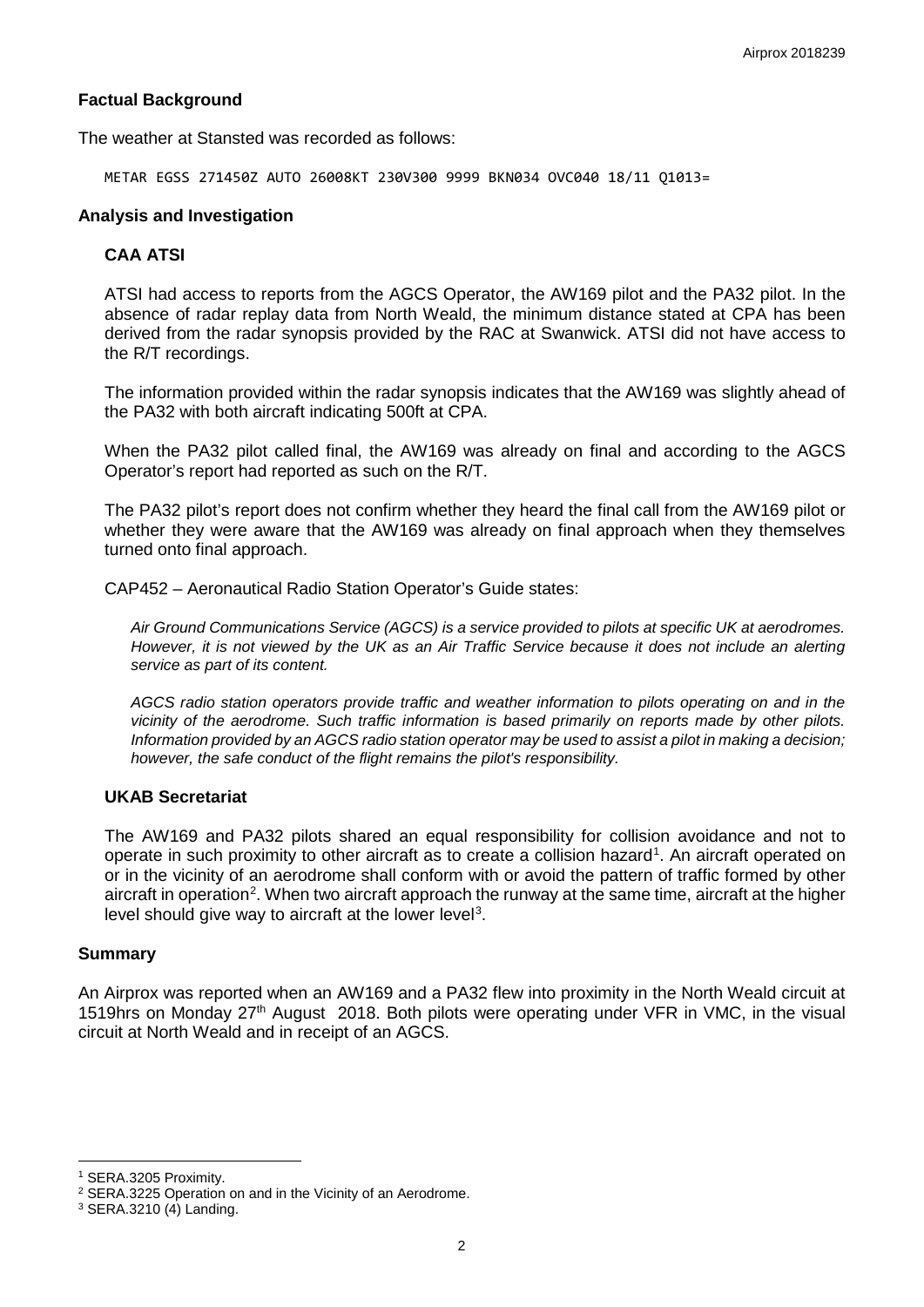## **PART B: SUMMARY OF THE BOARD'S DISCUSSIONS**

Information available consisted of reports from both pilots, radar photographs/video recordings, reports from the Air/Ground Operator involved and reports from the appropriate ATC operating authorities.

The Board first looked at the actions of the AW169 pilot. He joined the circuit at left base and was given Traffic Information on the PA32 'downwind'. It was unclear whether the AW169 pilot had visually acquired the PA32 at this point or had proceeded on the basis that he could likely make his approach before the PA32 arrived on final. Because of the lack of R/T recordings, the Board couldn't be sure who called final first, although they noted that the A/G operator had reported that the AW169 pilot had made the first call. Irrespective, the AW169 pilot was required to arrange his join such that he integrated with the aircraft already in the circuit, and members cautioned against joining from a non-standard position without full situational awareness on the circuit traffic.

Turning to the PA32 pilot, members noted that he had called downwind and, although it appeared that he didn't get Traffic Information from the Air/Ground Operator, he had heard the AW169 pilot call for his left-base join. Although he could reasonably expect the AW169 pilot to integrate with him, GA members commented that, once he saw the AW169 turn ahead of him, it may have been a wiser course of action to go-around at an early stage, rather than follow the slower aircraft on final. By doing so, he would have taken control of the situation rather than being at the mercy of someone else's (unknown) actions, and would have ensured that the risk of downwash from the AW169 would not affect him.

With regard to ATC procedures, the Board were told that both HEMS and NPAS had recently moved their aircraft to North Weald to operate from there. Noting that the AW169 was trying to fit into a standard fixed-wing circuit pattern from a non-standard approach, and that the A/G operator had differing expectations as to the AW169 pilot's course of action compared to what transpired, the Board resolved to recommend that North Weald would benefit from promulgating defined helicopter procedures to facilitate their integration in a standard manner.

In determining the cause of the Airprox, the Board quickly agreed that the AW169 pilot had not integrated with the PA32 already in the visual circuit. However, in assessing the risk, they thought that because the PA32 pilot was visual with the AW169 as it joined ahead, although safety had been reduced, there had been no risk of collision, Category C.

## **PART C: ASSESSMENT OF CAUSE AND RISK**

Cause: The AW169 pilot did not integrate with the PA32 in the visual circuit.

Degree of Risk: C.

Recommendation: North Weald consider promulgating specific helicopter procedures.

### Safety Barrier Assessment<sup>[4](#page-2-0)</sup>

In assessing the effectiveness of the safety barriers associated with this incident, the Board concluded that the key factors had been that:

### **ANSP:**

l

**Regulations, Processes, Procedures and Compliance** were assessed as **partially effective** because North Weald does not have any helicopter procedures.

<span id="page-2-0"></span><sup>4</sup> The UK Airprox Board scheme for assessing the Availability, Functionality and Effectiveness of safety barriers can be found on the [UKAB Website.](http://www.airproxboard.org.uk/Learn-more/Airprox-Barrier-Assessment/)